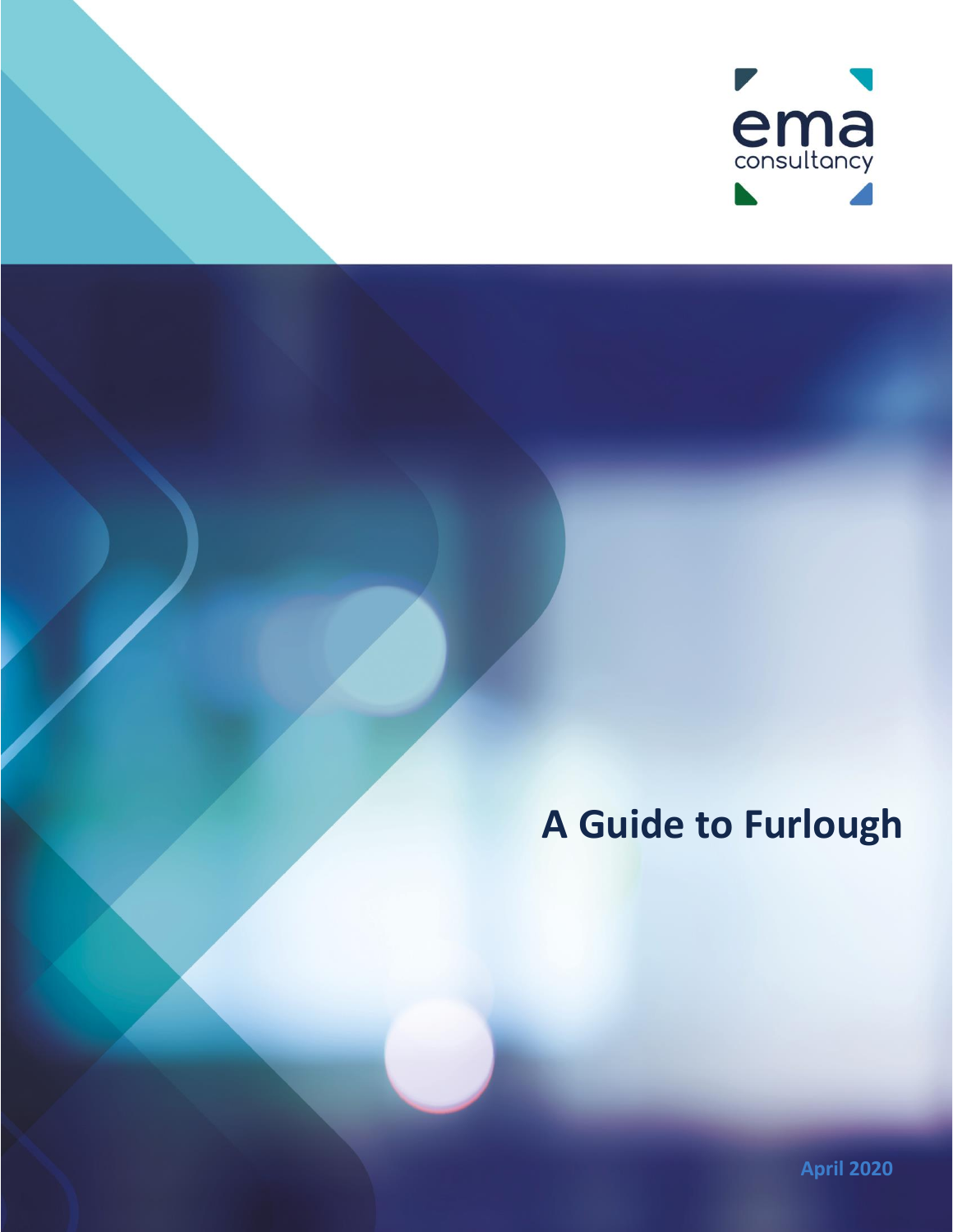

## **What is Furlough**

The word 'furlough' generally means temporary leave of absence from work. This can be due to economic conditions affecting one company, or matters affecting the whole country. Until now the expression has not carried any meaning in UK employment law but has been temporarily introduced in response to the unprecedented situation presented by the COVID-19 pandemic. This does not mean that the fundamentals of employment law have changed, simply that this scheme adds to them.

Furlough leave has been temporarily introduced by the government to provide employers with an option to keep employees on the payroll without them working. As the furloughed staff are kept on the payroll, this is different to being laid off without pay or being made redundant. The ability to furlough employees is designed to support employers who are severely affected by Coronavirus.

This provides employers with another option when reviewing the circumstances of their business (as an alternative to redundancies or being laid off without pay) and each employer will need to review this option carefully (alongside legal advice) to pursue the best option for them.

## **Which employers are eligible?**

Any employer (of any size) is eligible for the scheme.

This includes:

- businesses
- charities
- local authorities

To be eligible the employer must have created and started a PAYE payroll scheme on or before 28 February 2020 and have a UK bank account.

#### *Public Sector*

The government does not expect much public sector use of the scheme because many public sector employees are continuing to work throughout the coronavirus outbreak.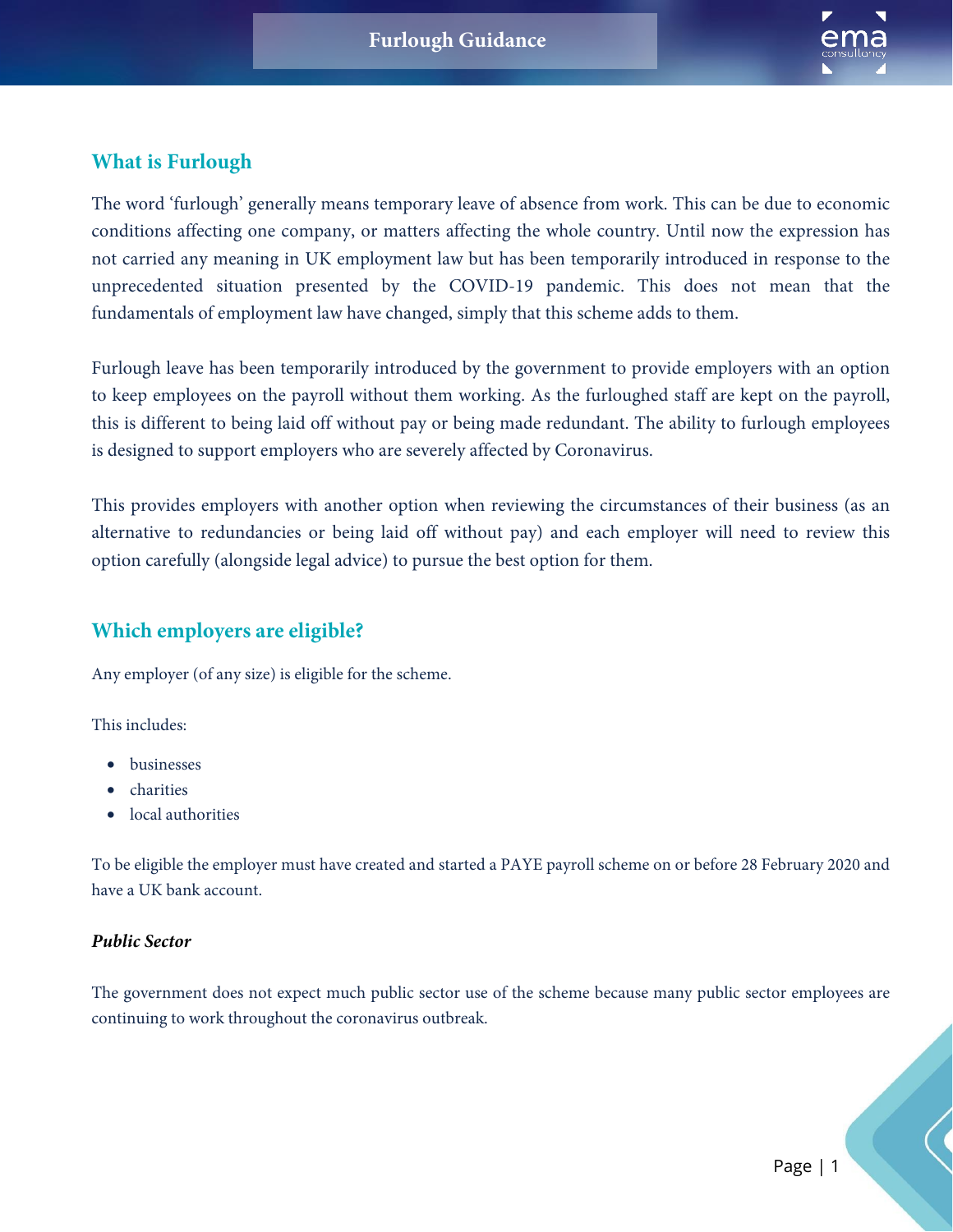

Non-public sector employers who receive public funding for staff costs are expected to continue to pay staff and not to place them on furlough. However, where staff cannot be redeployed to assist with the coronavirus response, then the furlough scheme may be applicable.

## **Which employees are eligible?**

The employees that can agree to being furloughed are those working for businesses that would otherwise have to be dismissed as redundant or laid off.

The furloughed employees must have been on the employer's PAYE payroll on 28 February 2020, including:

- full-time employees
- part-time employees
- agency employees on agency contracts (provided they are not working at all)
- zero-hour contract workers (provided that they are employees albeit on flexible contracts).
- Employees that TUPED (after 28 February are eligible provided they were on the transferor's payroll on or or before 28 February 2020)
- Foreign nationals

#### *There are complexities for employees who:*

- were not on the payroll on 28 February 2020
- on sabbatical or unpaid leave
- recently made redundant or laid-off
- are pregnant or on maternity leave or adoption/paternity/shared parental leave pay
- caring for children
- migrant workers

Employees who have been on sick leave can be placed on furlough leave after the period of sick leave has ended if there is no work for them to do and they would otherwise be laid off or made redundant. Employees who are shielding themselves in line with government advice can also be placed on furlough leave.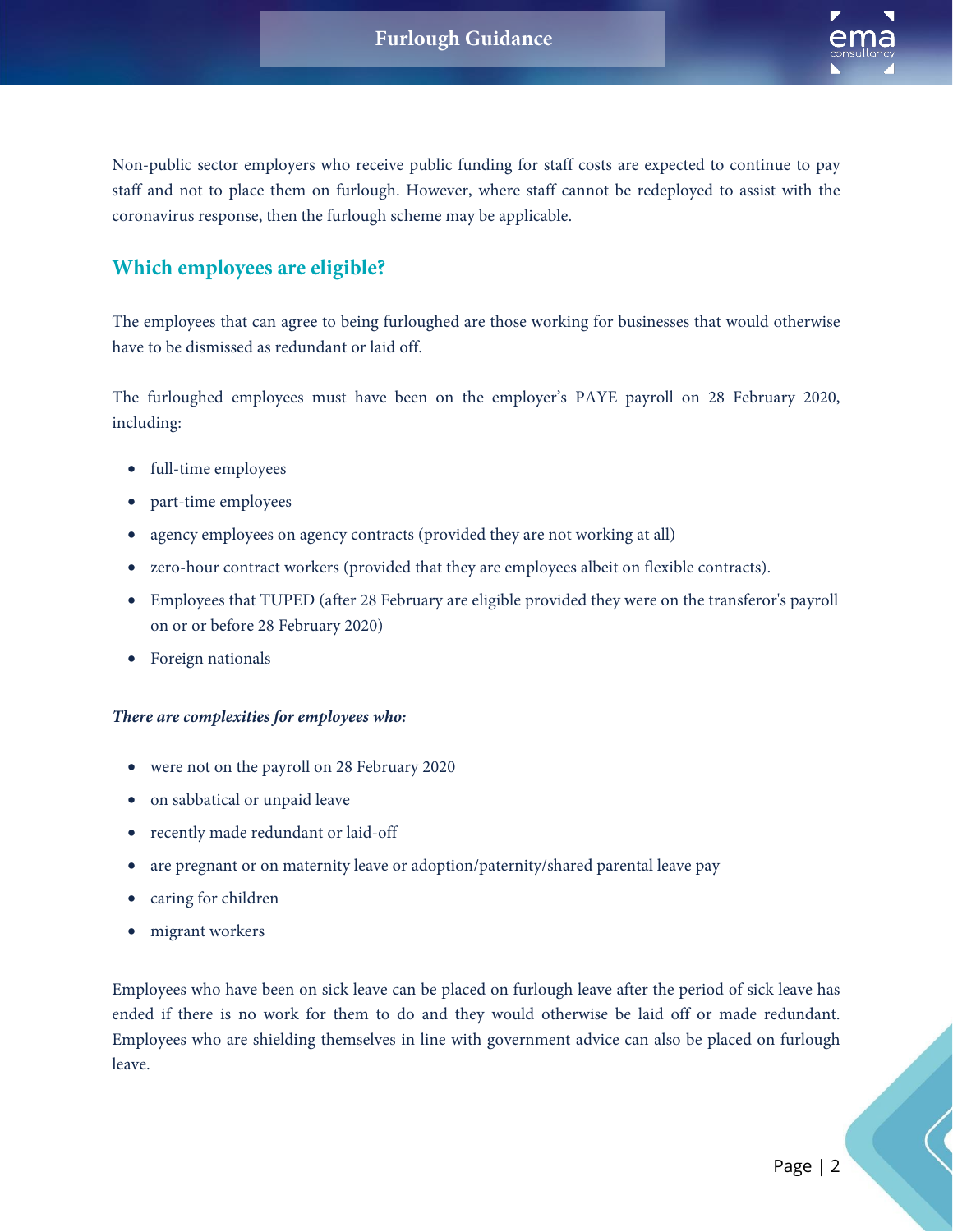

## **Employees who work elsewhere**

Employees with two or more employers can be furloughed for each job separately but the £2,500 cap applies to each employer individually. This means that an employee with two jobs can have 80% of their salary reimbursed with a cap of  $£5,000$ , or more, if the employers top the salary up above the grant level.

If an employee works two days a week for Employer A and three days a week for Employer B they would receive their 80% of their actual salary for those two days if on furlough from Employer A. If their other role continues the employee could receive their normal salary from Employer B as well.

The guidance does specifically cover the position if the employee is then offered additional work from Employer B. Employees can be furloughed from one job and receive their 80% furlough payment, and work for another employer during the hours they would normally be working for the employer who has furloughed them. Therefore it seems that working elsewhere while on furlough from employer A is an inadvertent benefit for the employee. However normal legal principles apply too, as outlined below.

## **What if the employee does not agree to be furloughed?**

If the employee does not agree then if necessary you will have to proceed with a redundancy process, obviously considering all alternatives to redundancy before making a final decision.

Remember that if there are 20 or more employees in one establishment then it is important to go through collective consultation which means consulting with a union or elected representatives if there is no union for a 30 day period (20-99 employees) or 45 day period (100 or more) and filing an HR1 form (failure to do this is a criminal offence).

## **Coronavirus Job Retention Scheme**

If furloughed employees work for another employer during the hours they would normally be working for the employer who has furloughed them payments by HMRC will be paid even if the employee picks up other work. The employee will receive the furlough payments from the first employer and their normal wages from the new employer.

The government details only prevent the employee from doing any work for the same employer that has furloughed them.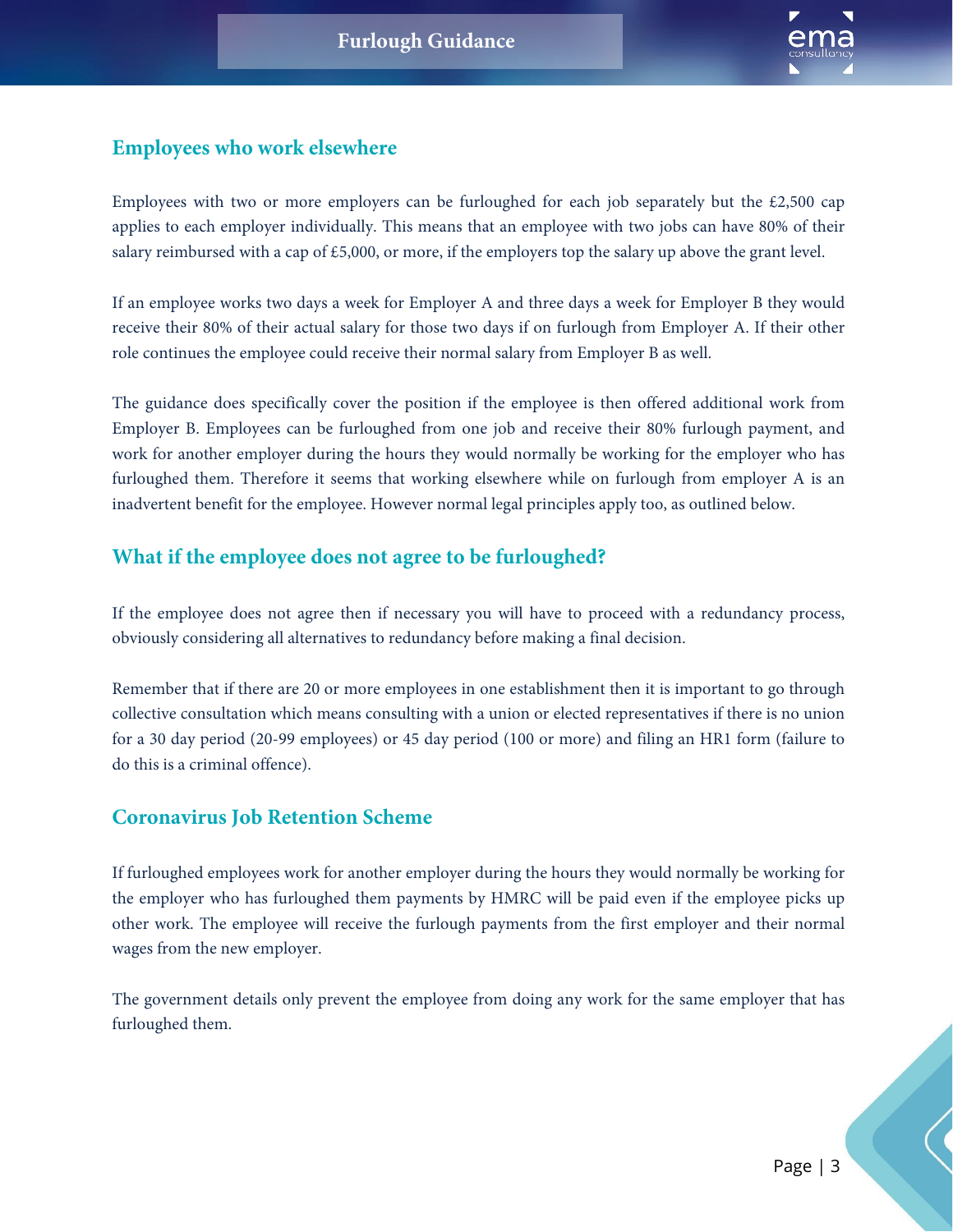

## **General legal position on working elsewhere**

The scheme may pay a grant for the furloughed employee, but this is a different legal issue to the relationship between the employer and employee. In many employment contracts there is either an express or implied term that the employee should loyally and faithfully work for that employer and not work elsewhere.

It could technically be breach of contract with the employer if employees pick up work elsewhere. Similarly, it could be a breach of contract, including a breach of mutual trust and confidence, if the employer unreasonably refuses consent, especially if the employer only allows furlough on 80% pay.

#### *Example*

For example, two full-time employees have contracts with similar express restrictions on working elsewhere. The contracts say the employees must faithfully serve the employer and are prohibited from taking up additional work or directly or indirectly engaging in any competing business.

Employee A earns about £2,000 a month as an assistant for a film location company which has temporarily closed. He is furloughed on 80% of pay, receiving approximately £1,600. To supplement the furlough pay he takes a temp job as a supermarket delivery driver earning a further £2,000 per month (in addition to the furlough payment). The original employer should evaluate this and as there is no business threat can agree to the employee's proposed second job.

Employee B earns £6,000 per month as a business developer for a financial services company. She is furloughed on the maximum £2,500 payment but the employer does not top this up. Some other colleagues have not been furloughed and are receiving their full salaries. Employee B is concerned that she will not meet all her outgoings and takes a temp development job with a similar company earning £4,000 per month. The employer is concerned as there is a threat to its business by working for a competitor. If the employer refuses consent to the employee's proposed second job Employee B can seek another role or may try to refuse to agree to being furloughed given the pay cut. The employer then has a choice to pay the full salary, or reverse the furlough decision, or perhaps commence a redundancy process.

Ultimately what happens may be a question of negotiation between the employer and employee. Employees do have to agree to being furloughed, unless there are lay off provisions in their contract, so an informed employee may say they only agree to being furloughed and taking a 20% pay cut if the employer agrees to them working elsewhere during their normal working hours. The safest course of action is to agree with the employee the nature and length of any other work that may be done, ideally in writing.

Employers may ask employees to agree new or reconfirmed restrictions on working elsewhere, especially if for a competitor. The employer may agree to furloughed employees working in limited sectors, for example, food, health and social care or other essential services. Special rules also govern volunteering.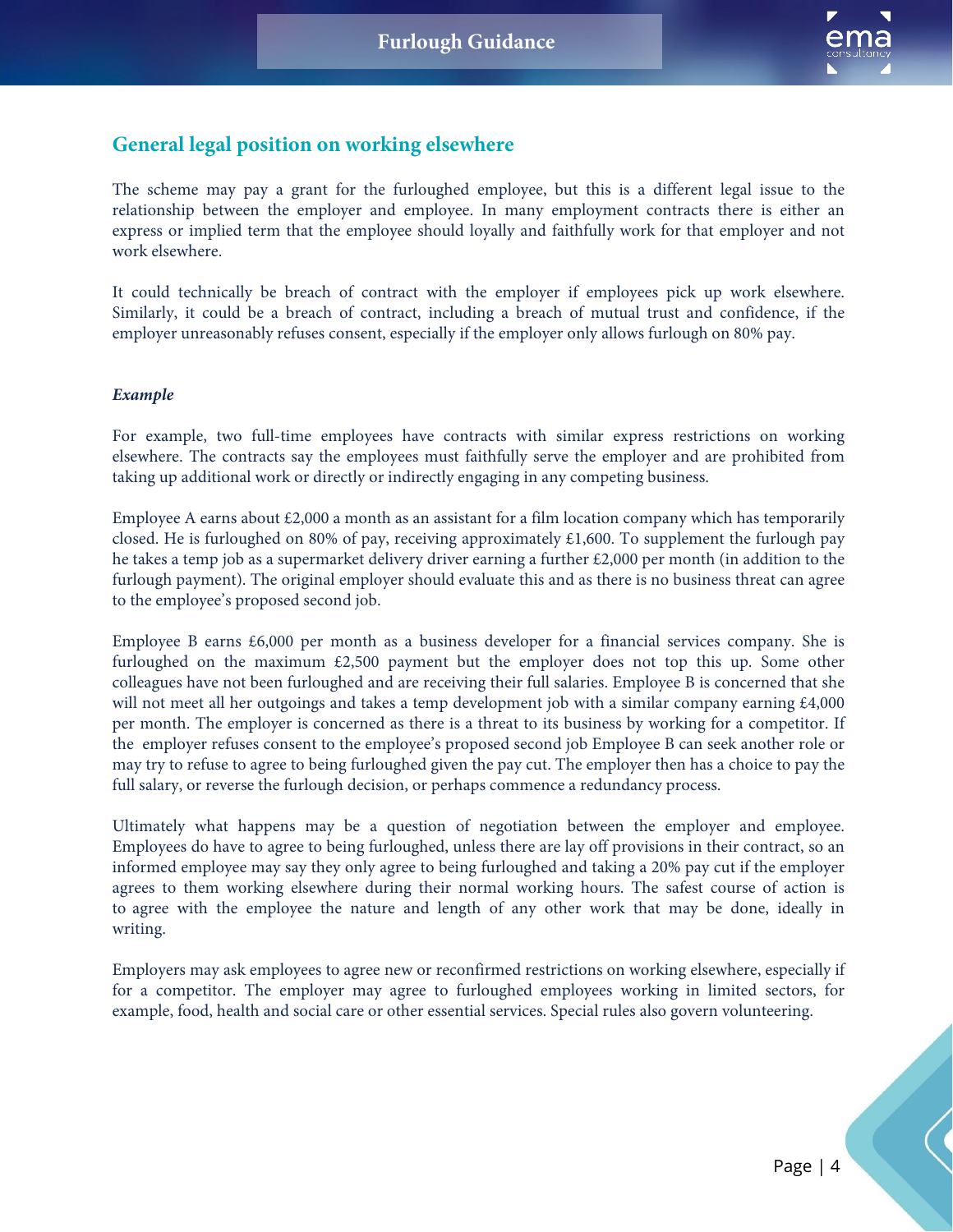

## **How to agree which employees are furloughed**

Employees must be consulted and have to agree to be furloughed.

Changing the status of employees always is subject to existing employment law so it's important to bear this in mind. Depending on the employment contract wording there may be an ability to lay-off workers to impose a furlough period.

If there is no lay off provision in the existing contract the employer will need to agree with the employee that they going to become furloughed because no work is available. Most employees will agree to this as the alternative is dismissal by reason of redundancy (with the possibility of a delayed redundancy payment or no redundancy payment for employees who have worked for less than two years).

Unions may join in a consultation process to agree the furlough change. As normal employment laws apply when furloughing employees, equality and discrimination laws will apply and so employers will need to be aware of certain risks, for example, choosing a disproportionate amount of men or women, which could lead to discrimination claims later so employers need to exercise fairness and consistency.

There may be some negotiation, as for some employers some staff may be needed and others not. Some employees may be resentful that they are having to work as they are classed as being essential whilst others are being furloughed on 80% of salary. Others may be resentful that they are classed as dispensable whilst others are working and receiving their full package, this requires managing carefully.

If employees do not agree to be furloughed then employers can dismiss them by reason of redundancy (if the redundancy definitions are met and a proper and fair process is followed).

## **How to apply to the scheme**

The ability to furlough employees under the Coronavirus Job Retention Scheme will be operational from the end of April. The scheme is backdated and will apply from 1 March for at least four months until 30 June (unless extended).

Once employers have reached an agreement with employees about being furloughed, they should write to the affected employees confirming that they have been furloughed and should keep a record of this for five years.

Employers access the scheme through an on line portal, providing details of the affected furloughed employees and information about their earnings and any other information required (such as the employee's NI number).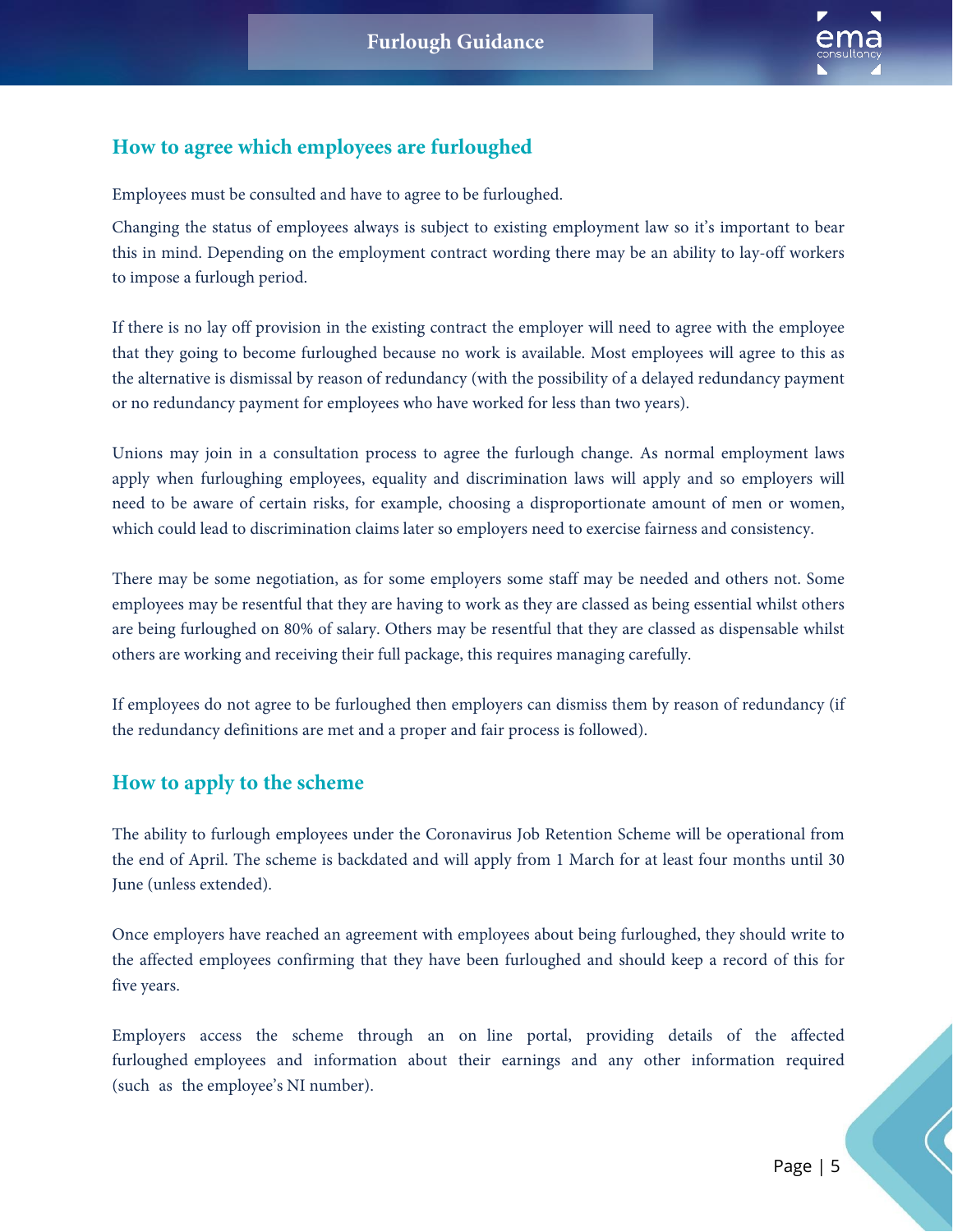

#### *Employers should:*

- Design a process and agree a furlough policy.
- Decide which employees are affected perhaps using criteria similar to redundancy selection/
- Decide whether to pay 80% of salary or to supplement it.
- Gain the employees' written consent even if contractual provisions already cover lay off; express agreement is advisable especially if salary is not being topped up.
- Stop the employees from working.
- Check communication details with employees to update them, perhaps with a list of answers to key questions such as what happens to discretionary payments, volunteering, working elsewhere etc.
- Calculate the amounts to be claimed from HMRC

To work out what amounts they are claiming employers will have to work out the employer NI and minimum automatic enrolment employer pension contributions for all employees.

When the portal is operational employers will apply with their PAYE reference number, bank account number and sort code and specify the:

- number of employees being furloughed
- claim period (start and end date)
- amount claimed (the minimum length of furlough is three weeks)
- employer's contact name and telephone number

## **Timing**

- Employers are advised by the government to claim in advance of an imminent payroll or at the point when they run their payroll.
- HMRC will retain the right to retrospectively investigate and audit employers' claims.
- Once HMRC have the claim and agree the employer's eligibility a BACS payment will simply arrive directly into the bank account supplied.
- Employers make a collective claim for the group of furloughed employees under the scheme (not for individual employees) but employers will probably need to make more than one claim throughout the period of furlough.
- Employers will probably submit one claim at least every three weeks (as three weeks is the minimum length of time an employee can be furloughed for)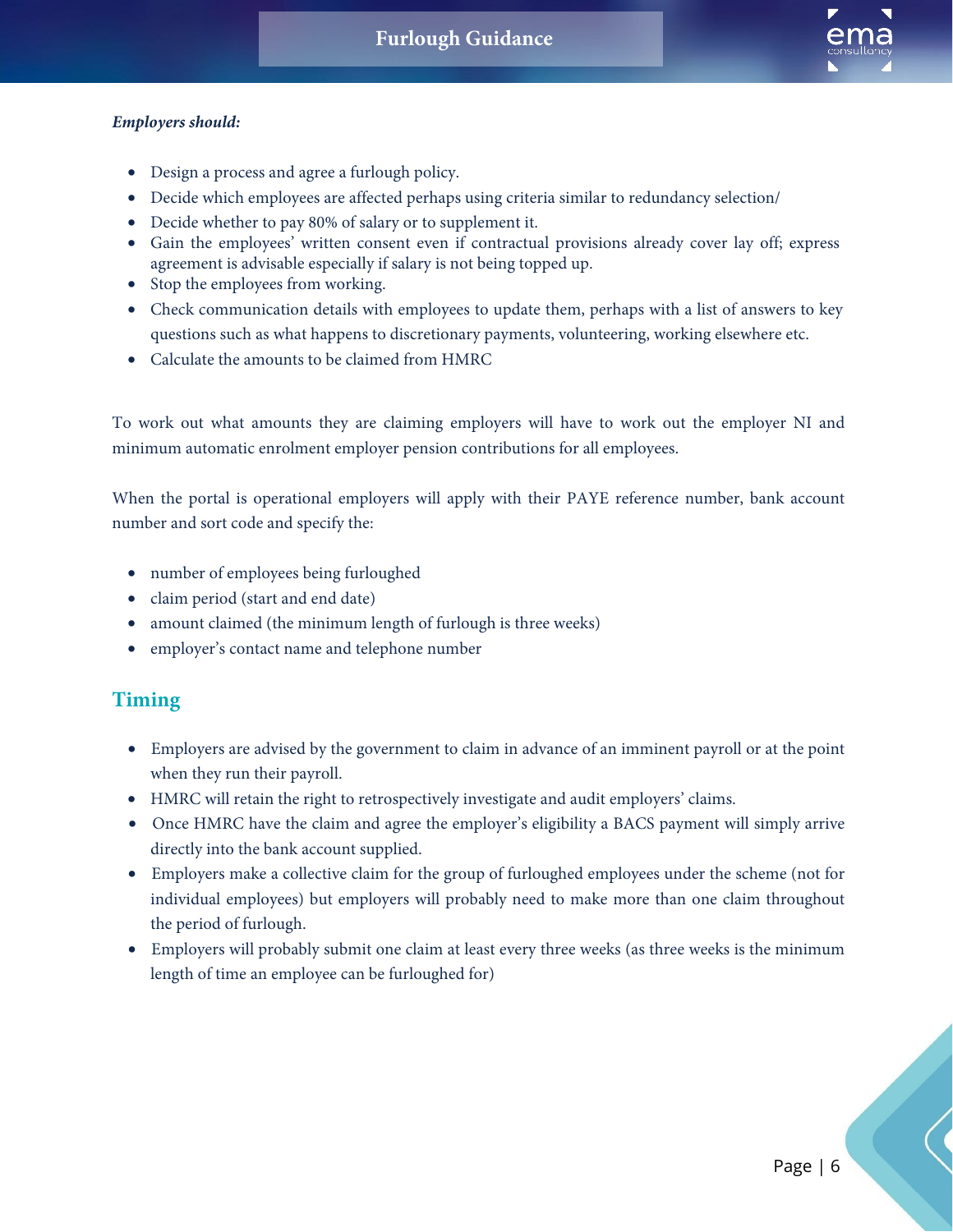

## **What happens during furlough?**

#### *Length of Furlough*

The scheme is set to run for four months (until 30 June) but may be extended.

#### *Working*

People who get furloughed must not work for the employer during the period of furlough. They will usually return to their job afterwards (unless redundancies follow).

#### *Pay*

Under the scheme furloughed workers will receive either 80% of their regular wage or £2,500 per month, whichever is lower. Employers can choose to top up the employee's salary above 80% but they are not obliged to. Regular payments of wages, variable PAYE wages, fees, and compulsory payments including commission and bonuses, are included when working out the 80% figure.

However, current government guidance has confirmed that payments at the discretion of the employer such as discretionary bonuses and commission payments are excluded.

This means that the following payments are included when working out the 80% share:

- Regular wages
- Variable PAYE wages
- Fees
- Compulsory bonuses
- Compulsory commissions

While the following payments are excluded:

- Discretionary bonuses
- Discretionary commission
- Non-cash payments such as health insurance
- Use of a company vehicle

Employers who furlough employees can also claim employers' national insurance payments and minimum pension contributions.

For regular salaried employees, employers should base calculations on actual salary before tax, as at 28 February 2020. For employees with variable pay employers can claim the higher of either:

- the same month's earning from 2019; or
- average monthly earnings from the 2019-20 year.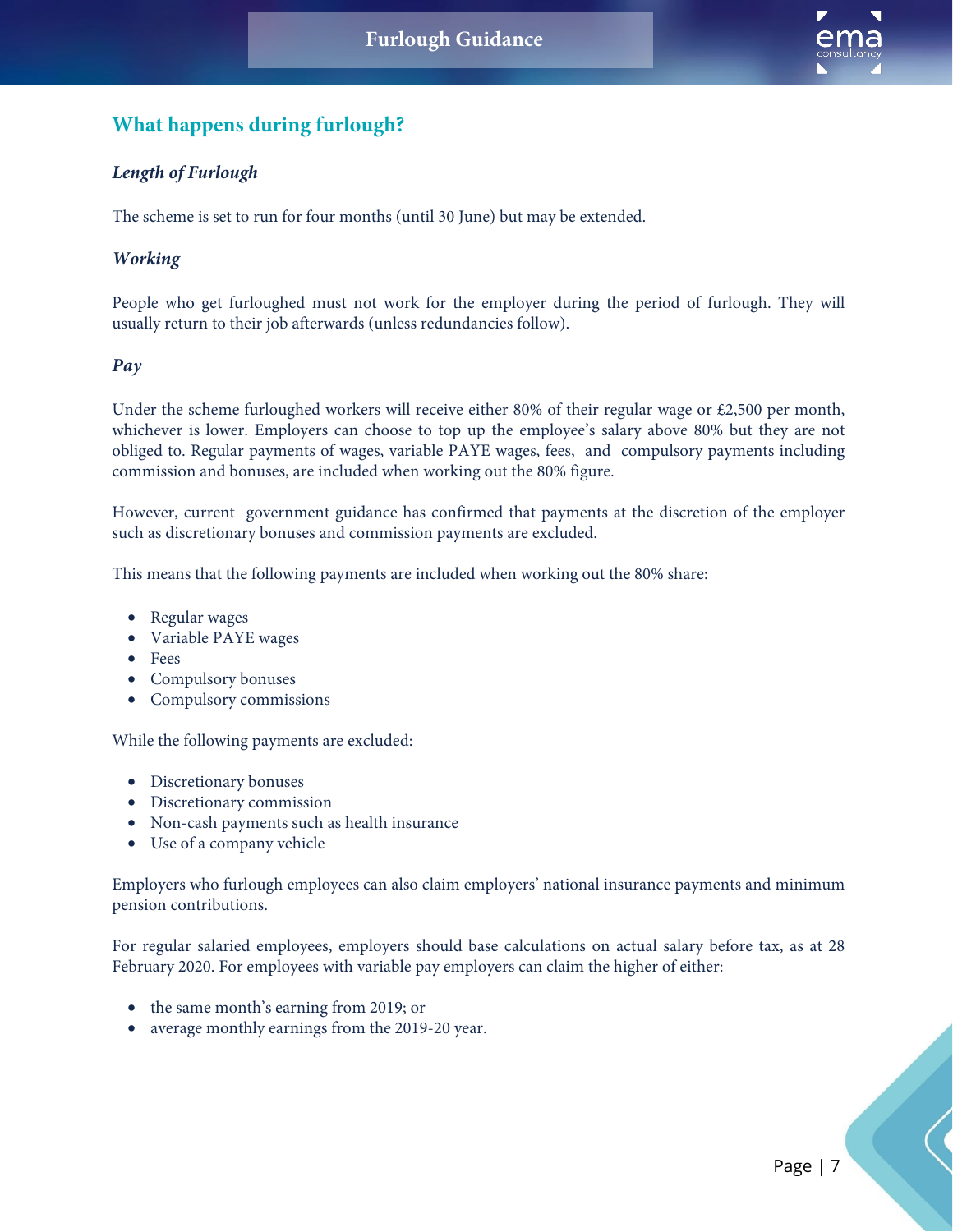

If an employee with variable pay has been employed for under a year employer can claim for an average of monthly earnings since they started work. For workers who only started part way through February 2020, the wage will have to be taken pro-rata.

The furloughed employees are unlikely to receive  $£2,500$  exactly. Employees who earn under  $£3,125$  a month will receive less than £2,500. This is because for those earning £3,125 a month, 80% of salary would be £2,500:

- Employees who earn less than  $\text{\pounds}3,125$  a month normally, will get 80% of their salary for three months (or more).
- Employees earning in excess £3,125 a month will have the £2,500 cap applied. These employees will receive less than 80% of their salary for those three months (or more) unless the employer chooses to supplement it.
- The £2,500 a month figure has presumably been chosen as it is broadly  $\text{\pounds}30,000$  a year which is the national median net salary.

Employers will receive a grant to cover part of the salaries of any employees who would otherwise have been dismissed. Employers do not have to pay this grant back. Employers must pay over the entire grant received to the furloughed employees, plus any top up payment they are choosing to pay.

## **Pension Contributions for Furloughed Staff**

The Pensions Regulator has made it clear that both employer and employee pension contributions should continue whether staff are on furlough or not, although it has acknowledged that it will take a "proportionate and risk based approach" towards enforcement decisions.

Under the CJRS, as well as 80% of furloughed employees' usual monthly wage costs, up to £2,500 a month, employers can also claim the associated employer National Insurance contributions and minimum automatic enrolment employer pension contributions on that wage. The amount received by staff will be subject to deductions for their pension contribution, employee NICs and tax.

If the employer was paying more than the auto-enrolment minimum and decides not to top up the pension contribution there is a potential breach of contract risk and technically there is a requirement to consult for 60 days.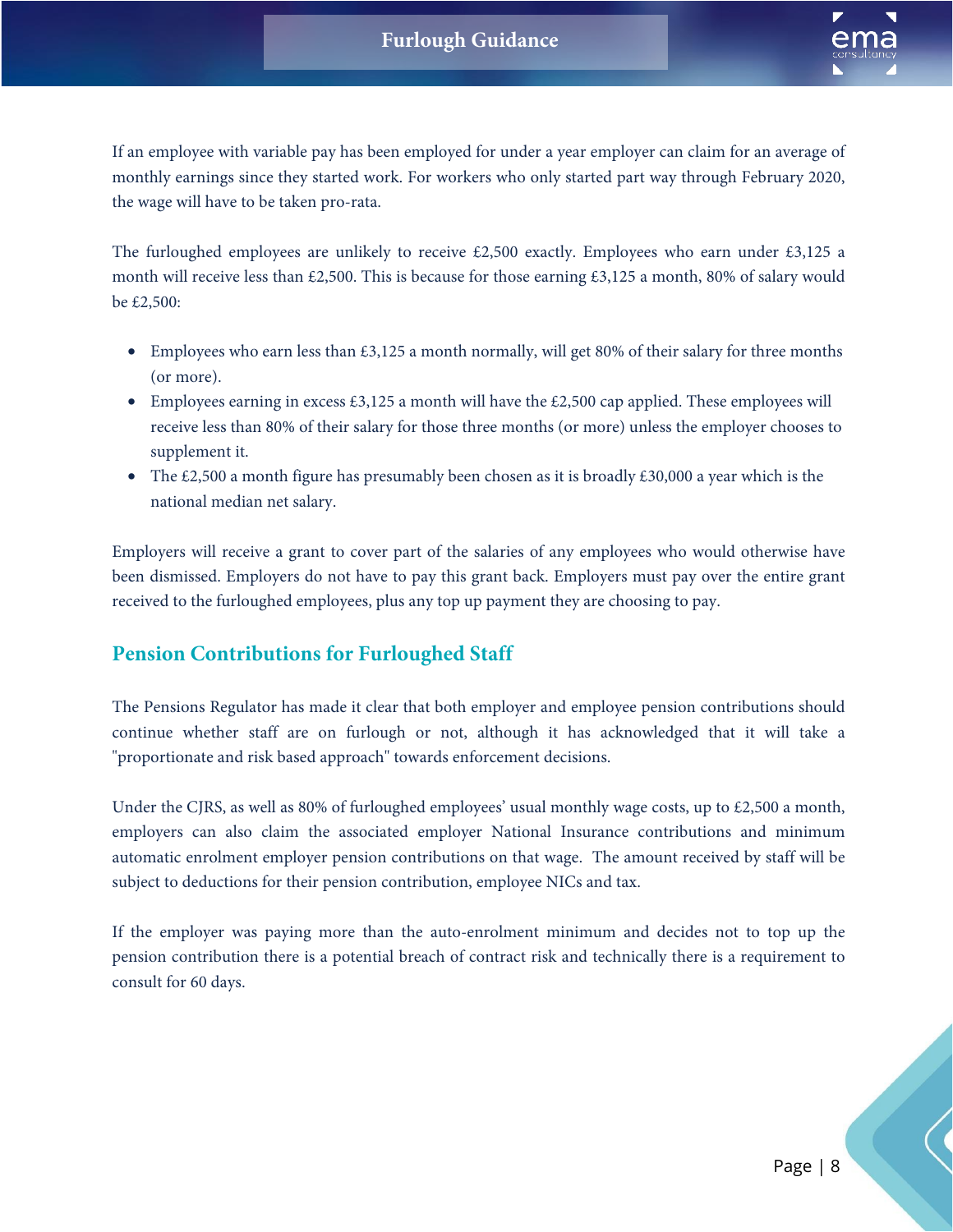

## **Annual leave**

The recently updated Acas guidance on holidays, which has no statutory force, states that those who are furloughed can still request and take their holiday in the usual way, including bank holidays. The Acas guidance makes it clear that employees and workers must get their usual pay in full for any holidays they take.

If furloughed workers do not book any holiday time their statutory minimum holiday entitlement of 5.6 weeks per year will accrue while they are furloughed. The exact amount will vary depending on how much leave the employee has already taken. Employers can ask for employees to agree to any contractual (as opposed to statutory) holiday not to accrue during furlough.

Special provisions govern the current situation which mean that workers can carry-over up to four weeks' holiday into the next two holiday years. It is thought that employers can alternatively insist employees take holiday during the furlough provided the appropriate notice is given and that employers would then have to pay the holiday pay in full and could claim for the 80% grant towards this.

Employers compelling employees to use their holiday entitlement when they can only leave their house for limited purposes may be unpopular with employees.

## **Training**

If employees are required to complete any job-related training while they are on furlough leave (which is permitted as long as it doesn't involve them in providing services to, or generating revenue for or on behalf of their organisation) they should be paid at least the National Minimum Wage rate. Similarly, apprentices should receive at least the National or Apprenticeship Minimum Wage or the National Living Wage.

#### **Sick Leave**

The guidance makes it clear that furloughing is not to be used for short-term absences for sick leave, especially as there is a three-week minimum period. However, an employer can choose whether an employee is on SSP or is furloughed. SSP and the furlough grant cannot be claimed for the same period of absence. The guidance also confirms that those on long-term sick can be furloughed.

If a furloughed employee becomes ill then it is up to the employer whether they place them on SSP or leave them as furloughed. As it is likely that most employees will be much better off as furloughed it is difficult to see a situation when employers would do so.

• Staff on sick leave are either furloughed or in receipt of SSP and cannot receive both.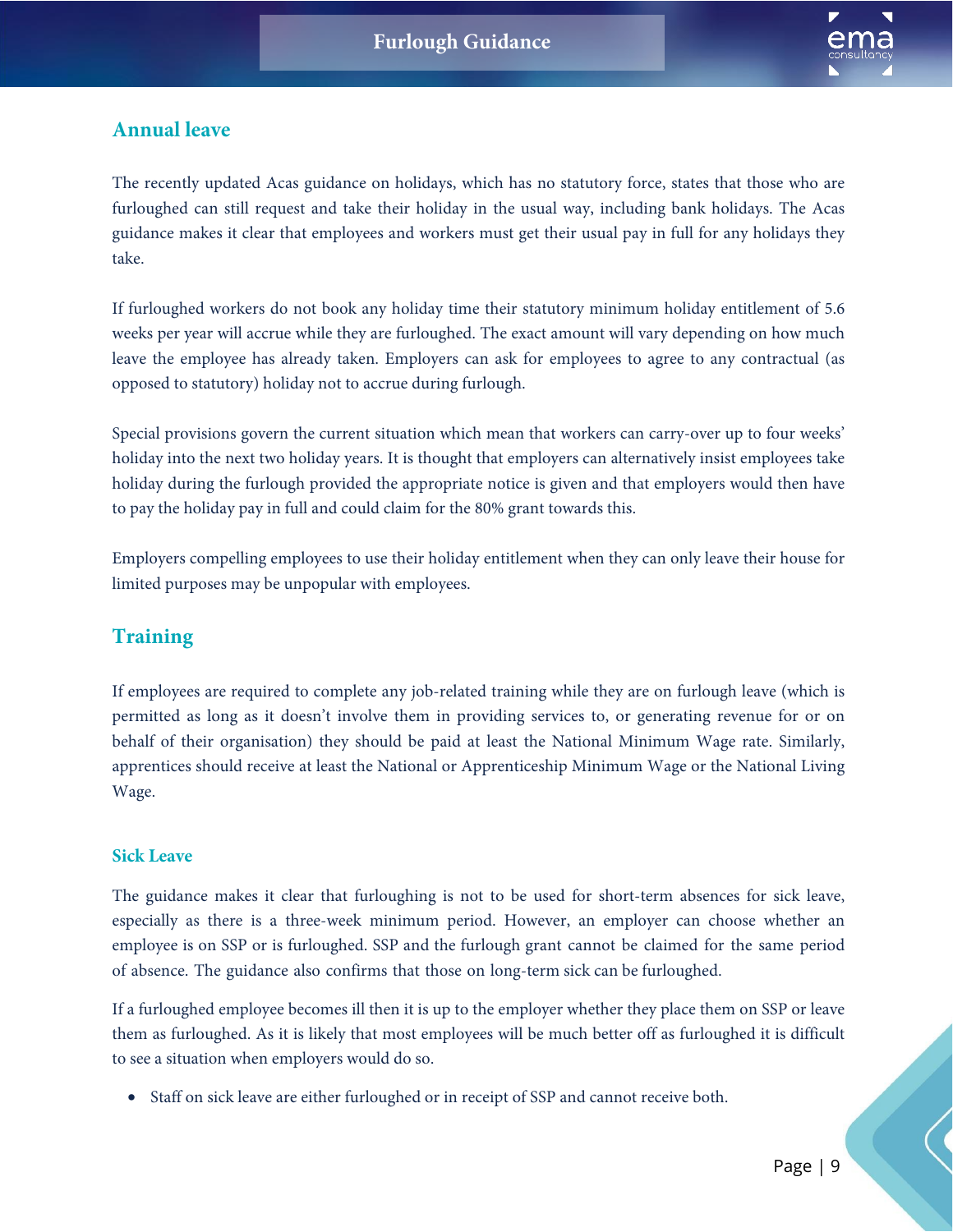

#### *Shielding & Sick Leave*

If an employee believes they should have been told to shield then they should contact their GP.

If they are self-isolating in accordance with Public Health England's guidance or are otherwise too sick to work then then they should be paid statutory or company sick pay. If a fit note suggests that their working arrangements should be reviewed rather than saying that they are not fit to work, then you should consider if any adjustments can be made to their role, or potentially consider redeploying them, if possible, on a temporary basis. If an employee is fit then you should consider whether they can work from home or if they can be allocated other work to enable them to work from home. If not then you can consider furloughing.

#### **Redundancy**

Should you be reinstating people who were made redundant on or after 28 February?

The CJRS guidance states that "if you made employees redundant, or they stopped working for you on or after 28 February 2020, you can re-employ them, put them on furlough and claim for their wages through the scheme. There is no obligation to do this.

The potential risk in not considering this is that people may challenge the redundancy decision on the basis that furloughing has offered the employer another option (albeit a temporary one). However, the reason for the redundancy may not be related to the coronavirus pandemic (for example it could be due to a re-organisation), or the employee may have been disciplined and dismissed, or dismissed for capability reasons.

In all of these instances it is likely to be counterproductive to re-employ them and provided the proper processes were followed, there will be a concrete reason behind their dismissal which should defeat any suggestion of unfairness.

Can you make an employee redundant because of Coronavirus impact rather than placing them on furlough leave?

Yes, this is still possible but you will need to consider furlough leave as an alternative to redundancy as part of a fair process.